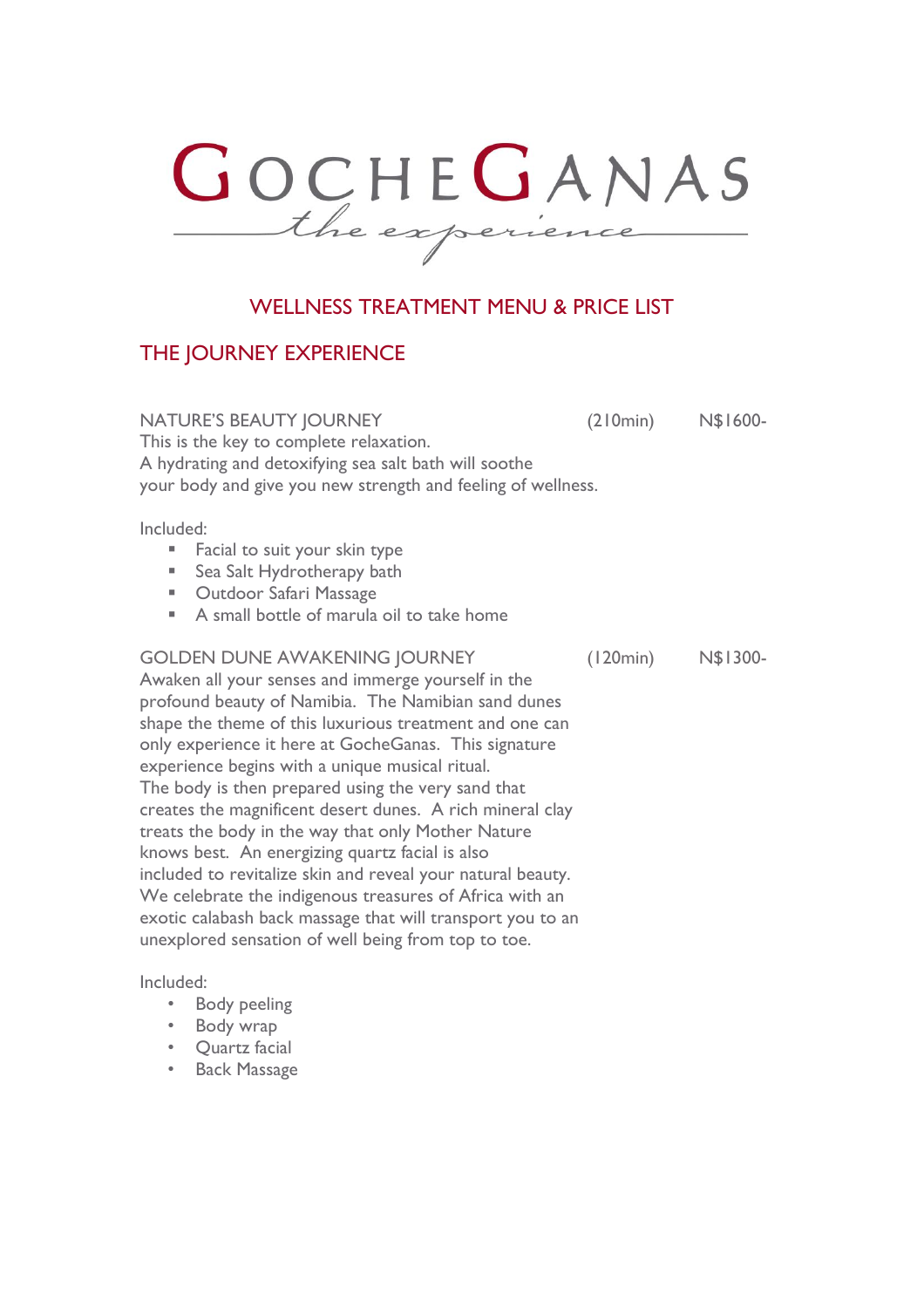## THE FACIAL EXPERIENCE

## ESSE

### *Esse is an ethical brand that is focused on the professional skincare market. Esse is certified organic by Ecocert France. Esse uses wild sourced African plants that offer excellent free-radical protection.*

| <b>ESSE ANTI-AGING FACIAL</b><br>Organic Concentrated treatment for mature skin                             | (75min) | N\$600- |
|-------------------------------------------------------------------------------------------------------------|---------|---------|
| <b>ESSE ANIT-OXIDANT FACIAL</b><br>Brings back a healthy glow ideal change of season<br>boost for all skins | (60min) | N\$460- |
| <b>ESSE HYDRATING FACIAL</b><br>A must for a very dry, sensitive dehydrated skin                            | (60min) | N\$460- |
| <b>TEEN EXPERIENCE</b><br><b>Esse Teen Facial Teaser</b>                                                    | (60min) | N\$450- |

### THERAVINE

### *Theravine obtains its grape-derived ingredients, rich in antioxidants, amongst others from the South African indigenous Pinotage grape cultivars, where botanicals and advanced technology unlock the power of natural beauty and skin care.*

| <b>THERAVINE APPETIZER FACIAL</b><br>A basic facial designed to refresh and cleanse.                                                                                                                            | (30min)            | N\$350-                    |
|-----------------------------------------------------------------------------------------------------------------------------------------------------------------------------------------------------------------|--------------------|----------------------------|
| <b>THERAVINE HYDRA VINE DELUXE FACIAL</b><br>A facial designed for extreme relaxation with the<br>aromatic scent of essential oilsdesigned to deeply<br>hydrate your skin leaving you with a radiant complexion | (90min)            | N\$700-                    |
| <b>THERAVINE CORE FACIAL</b><br>Facial boost customized to your specific skin concerns<br>leaving your skin soft and restored                                                                                   | $(60 \text{ min})$ | N\$400-                    |
| <b>LUXURIOUS EYE TREATMENT</b><br>A super-relaxing treatment to lift, drain and caress the<br>eye area                                                                                                          | $(30 \text{ min})$ |                            |
| <b>TEEN EXPERIENCE</b><br><b>Theravine Teen Facial Teaser</b>                                                                                                                                                   | (60min)            | N\$450-                    |
| <b>EYEBROW SHAPE</b><br><b>EYEBROW TINT</b><br>EYBROW AND EYLASH SHAPE AND TINT                                                                                                                                 |                    | N\$70-<br>N\$70-<br>N\$200 |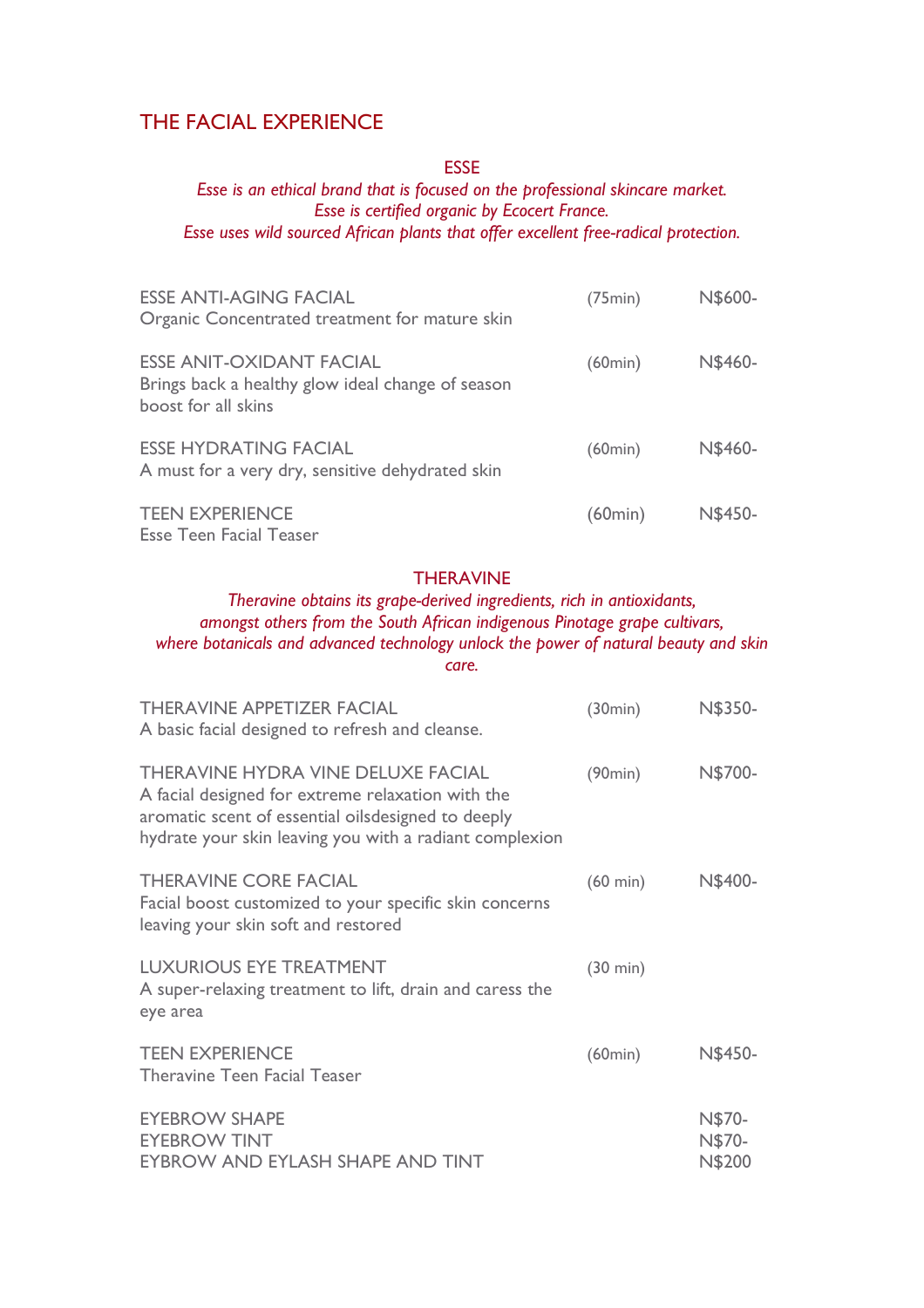# THE MASSAGE EXPERIENCE

| <b>FULL BODY MARULA OIL MASSAGE</b><br>A relaxing massage concentrating on the entire<br>body for total renewal of mind and body.                        | (60min)            | N\$520-            |
|----------------------------------------------------------------------------------------------------------------------------------------------------------|--------------------|--------------------|
| <b>BACK AND NECK MASSAGE</b><br>The back and shoulders are massaged to release<br>tension and ease stress.                                               | (30min)<br>(45min) | N\$300-<br>N\$400- |
| <b>HOT STONE MASSAGE</b><br>A combination of massage techniques and the<br>warmth of the stones result in a deeply relaxing<br>and uplifting experience. | (30min)<br>(75min) | N\$320-<br>N\$640- |
| <b>AROMA MASSAGE</b><br>Essence refreshes and relaxes the skin while<br>soothing the mind by helping to induce a sense of<br>well-being                  | (75min)<br>(90min) | N\$640-<br>N\$800- |
| <b>FOUR HANDS MASSAGE</b><br>Two therapists work on you at the same time,<br>mirroring each other's movements                                            | (60min)            | N\$800-            |
| <b>OUTDOOR MASSAGE</b><br>Experience tranquillity in a natural outdoor setting                                                                           | (90min)            | N\$900-            |
| <b>REFLEXOLOGY</b><br>A system of massaging specific areas of the foot or<br>hand in order to promote healing and to relieve stress                      | (45min)            | <b>N\$450-</b>     |

hand in order to promote healing and to relieve stress.

# THE EXTERNAL SENSE

GocheGanas Manicures and Pedicures are a pure indulgence created to nourish , hydrate and restore vitality to the hands and feet.

| <b>MANICURE</b>                     | (60min) | N\$320-        |
|-------------------------------------|---------|----------------|
| <b>PEDICURE</b>                     | (60min) | N\$320-        |
| <b>MANI AND PEDI COMBO</b>          | (60min) | <b>N\$550-</b> |
| <b>MANICURE WITH LUXURIOUS MASK</b> | (75min) | N\$400-        |
| PEDICURE WITH LUXURIOUS MASK        | (75min) | N\$400-        |
| <b>FRENCH MANICURE</b>              | (75min) | N\$400-        |
| <b>FRENCH PEDICURE</b>              | (75min) | N\$400-        |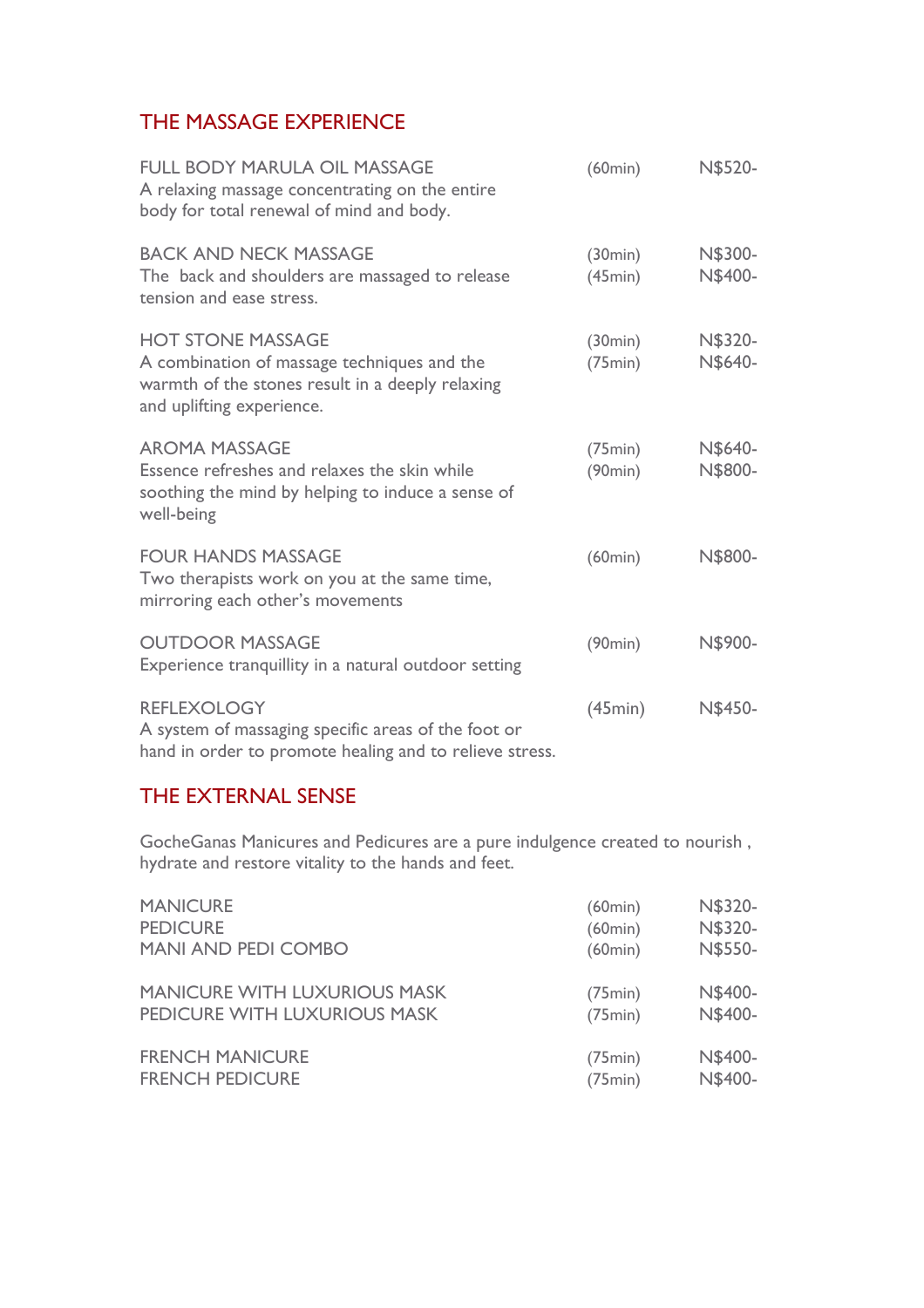# THE BODY THERAPY EXPERIENCE

| <b>VICHY SHOWER WITH SEA SALT PEELING</b><br>The Vichy shower is one of the most intriguing<br>and effective treatments available for today's spa<br>clientele. It gives the effect of a downpour of warm<br>water on the body, one of the most relaxing and<br>rejuvenating spa experiences.                                                   |         | (30min)                              | N\$400-                       |
|-------------------------------------------------------------------------------------------------------------------------------------------------------------------------------------------------------------------------------------------------------------------------------------------------------------------------------------------------|---------|--------------------------------------|-------------------------------|
| <b>BODY PEELING AND WRAP</b><br>A unique body wrap designed to detoxify and<br>promote cell regeneration<br>Choose from the following:<br>Detox wrap (detoxes, improves cellulite<br>& alleviates water retention<br>Slimming wrap (allevaites water retention,<br>ш<br>firms and tones)<br>Retore wrap (for sensitive skin)<br>ш               |         | (60min)                              | N\$550-                       |
| <b>PURIFYING BACK TREATMENt</b><br>A unique treatment designed to cater for one of<br>those hard-to-reach areas. This treatment is designed<br>to cleanse the pores and remove dead skin from the back<br>encouraging a healthy clean and smooth back, whilst the<br>essential oils are used to seduce the guest into a state of<br>relaxation. |         | (45min)                              | N\$400-                       |
| <b>SCALP AND HAIR TREATMENT</b><br>Experience a luxurious treatment of deep healing<br>relaxation, designed to infuse the power of pure plant<br>essences into your hair and scalp,                                                                                                                                                             |         | (45min)                              | N\$400-                       |
| <b>INDIAN HEAD MASSAGE</b><br>supports the nervous system by alleviating stress;<br>stimulate the lymphatic system, encouraging the<br>elimination of toxins                                                                                                                                                                                    |         | (30min)<br>(45min)                   | N\$300-<br>N\$380-            |
| THE LUXURY BATH EXPERIENCE                                                                                                                                                                                                                                                                                                                      |         |                                      |                               |
| <b>HYDROTHERAPY BATH</b><br>252 water jets massage the body<br>Improves circulation of the blood and lymph system                                                                                                                                                                                                                               |         | (30min)                              | N\$350-                       |
| <b>CRYSTAL BATH</b><br>Experience a combination of aromatic oils,<br>sound vibration and colour , leaving the body<br>feeling relaxed and rejuvenated.<br>Ideal for a romantic experience for 2.<br>Includes a glass of sparkling wine or Juice                                                                                                 | (30min) | (45min) I person<br>(45min) 2 people | N\$350-<br>N\$350-<br>N\$400- |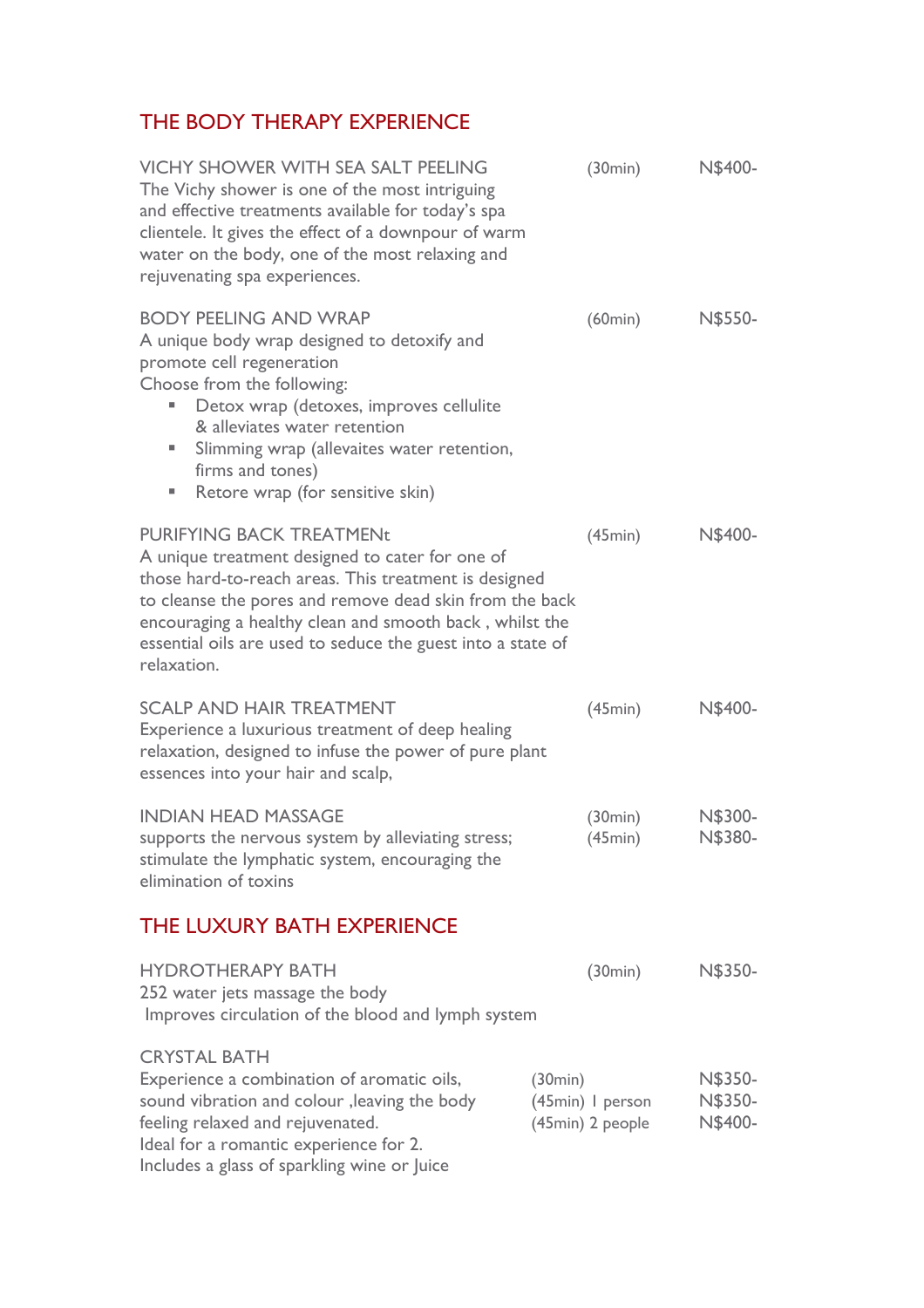## SPA ETIQUETTE

#### CHILDREN

In accordance to International spa standards, children under the age of 12 are not allowed in the Wellness centre.

APPOINTMENTS & RESERVATIONS We recommend that you schedule spa appointments prior to your arrival at the spa. Reservations are subject to availability.

#### CANCELLATION

Treatment times are reserved especially for you. We request that cancellations are made 24 hours in advance. No show appointment will be charged in full.

#### SPECIAL HEALTH CONSIDERATIONS

Please notify our reservations department if you have any physical ailments, special needs or whether you are pregnant.

### LATE ARRIVAL

As a courtesy to following guests, late arrivals will only receive the remaining available appointment time and will be charged the full treatment fee.

#### ATTIRE

Hotel guests are kindly requested to use the robes provided by the Wellness centre. Slippers can be purchased in the Wellness centre.

## HOURS OF OPERATION

Wellness Centre Times: For Wellness facilities: 06h30 – 18h30 For Wellness treatments: 09h00 – 17h00

#### AGE REQUIREMENTS

In accordance to International spa regulations, no children under the age of 12 are permitted to enter the spa or use the spa facilities including the swimming pool.

#### VALUABLES

The spa is not responsible for any damage or loss of your personal belongings. Our recommendation is not to bring valuables to the spa, but lockers are provided for storage of personal belongings.

#### GIFT CARDS

Spa gift cards are a wonderful way to give the gift of wellbeing and may be purchased at our head office in Windhoek.

Tel: +264 61 305527 [sec@gocheganas.com](mailto:sec@gocheganas.com)

#### EATING & DRINKING

Try not to eat for at least an hour before a treatment and our recommendation is to avoid the consumption of alcohol on the day of a treatment. Also remember to drink plenty of water before and afterward.

Please do not bring outside food or drink into the spa. Alcoholic beverages are not permitted in treatment hubs or wellness centre.

Smoking in the Wellness centre is prohibited.